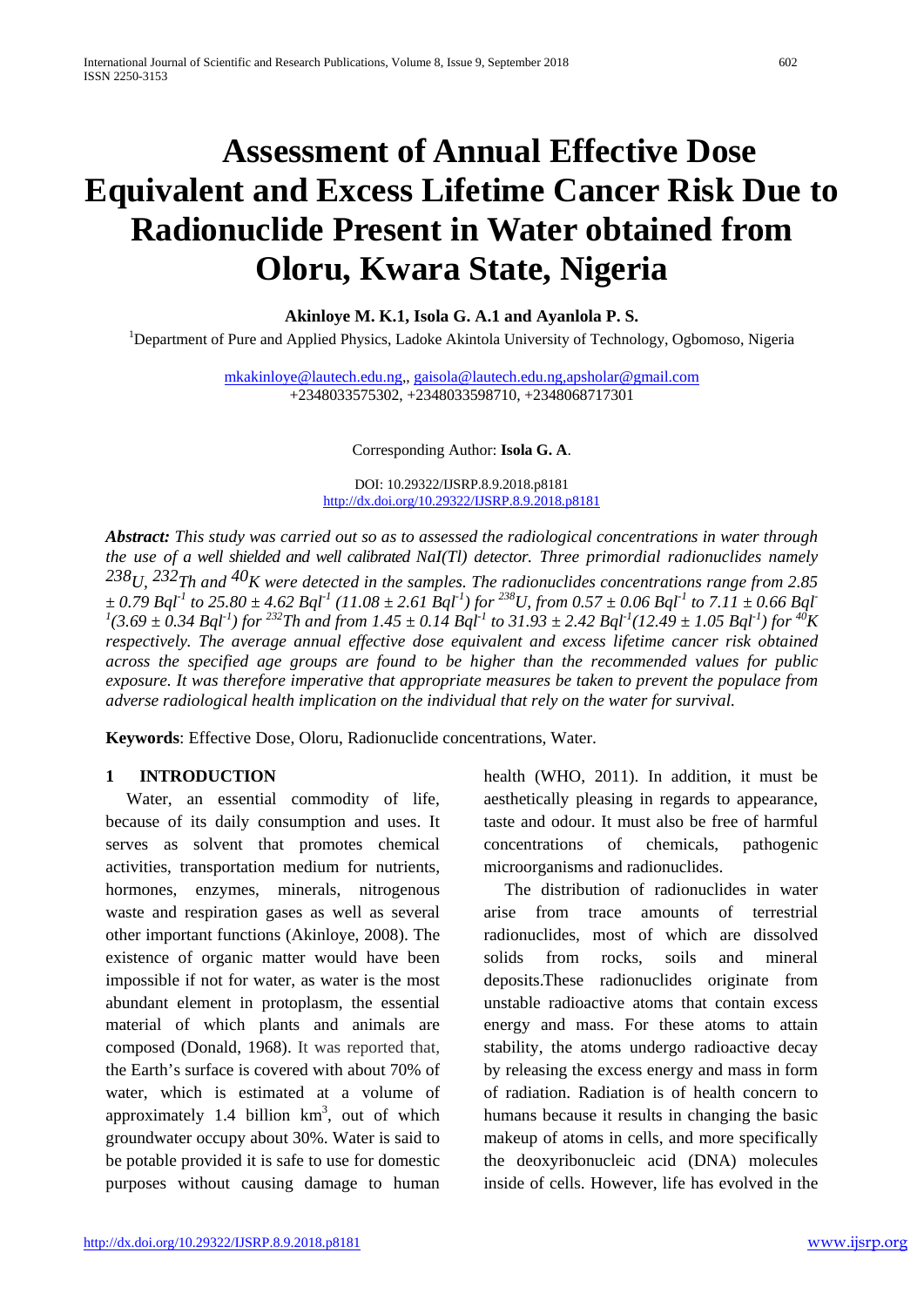environment with significant level of radiation. (UNSCEAR, 2000; WNA, 2013).

The pathways relevant to the analysis of radionuclides in the environmental materials are external irradiation, inhalation and ingestion (IAEA, 1991).External irradiation comes from radionuclides that are located outside the body majorly form cosmic rays and terrestrial radionuclides that are found in soil and water. Exposures by inhalation occur when humans inhale radioactive gases that are produced by radioactive materials found in the environment (UNSCEAR, 2000). Exposure by ingestion pathway occur when humans swallow or consume radioactive substances. With the exception of inhalation of radon and its progenies that contribute the highest doses to the population, the uptake of radionuclides by ingestion is much higher than that by inhalation (EPA, 2009).

The presence of radionuclides in drinking water can cause human internal exposure which result from the decay of radionuclides taken into the body through ingestion and inhalation (Gorur and Camgoz, 2014). These radionuclides are then distributed within the body organs according to the metabolism of the element involved (Tchokossa *et al*., 2012). This study was conducted owing to the inability of Oloru community to access potable and treated pipeborne water, leaving a large percentage of the community to depend majorly on dug wells that are indirect contact with soil. This was observed when carrying out the National Youth Service Corps (NYSC) in the community and its environment. The study will provide a baseline radiological data as there is no record of such in literature.

# **2 MATERIALS AND METHODS**

# **2.1 Sampling, Preparation and Analysis**

Oloru, is located in Moro local government area of Kwara State, Nigeria. It is situated at the west of central region of Nigeria and bounded by latitudes  $8^027^1$  N and  $8^030^1$  N and longitudes  $4<sup>0</sup>36<sup>1</sup>$  E and  $4<sup>0</sup>9<sup>1</sup>$  E. The geological formation of the study area consists of rocks, hill and steeps, and lie entirely within the basement rocks of Nigeria (Rahama, 1988). The study area was group into five locations so as to have good representative sampling of the area, keeping in mind the population density, location of residential areas and schools.

A total of twenty-five water samples were collected across the study area. The water samples were collected from dug wells with different depths ranging from 10 m to 36 m, so as to have a detail record of the study area. At each collection, the water samples were collected at the early hours of the day from the dug wells using manual collection method usually employed by the residence. The water samples were then transferred to 2 liter polypropylene containers that had previously been washed with nitric acid  $(HNO<sub>3</sub>)$  and distilled water. The samples were then acidified with 11M HCl at the rate of 10 ml per liter so as to prevent adsorption of the radionuclides on the container. The samples were packed in a prepared cylindrical polypropylene container, tightly sealed and kept for a period of 28 days which was a sufficient time required to attain a state of secular radioactive equilibrium between radium isotopes and their respective daughters before their gamma spectrometry.

The radionuclide contents of the water samples were determined using a well calibrated and well shielded NaI(Tl) detector, a product of Canberra, USA. The energy and efficiency calibration of detector was carried out using both the point sources and IAEA-385 standard sediment source. The data acquisition was achieved through a Genie 2k software. Prior to the sample measurement, an empty container of the same geometry as the detector was counted for 36000 s so as to determine the background gamma ray distribution. The sealed samples after attaining a state of secular equilibrium were each placed on the detector for analysis. Samples were counted for the same period of time. The gamma energies used for the estimation of radionuclide concentrations were <sup>214</sup>Pb with 352.0 keV <sup>214</sup>Bi with 609.3 keV for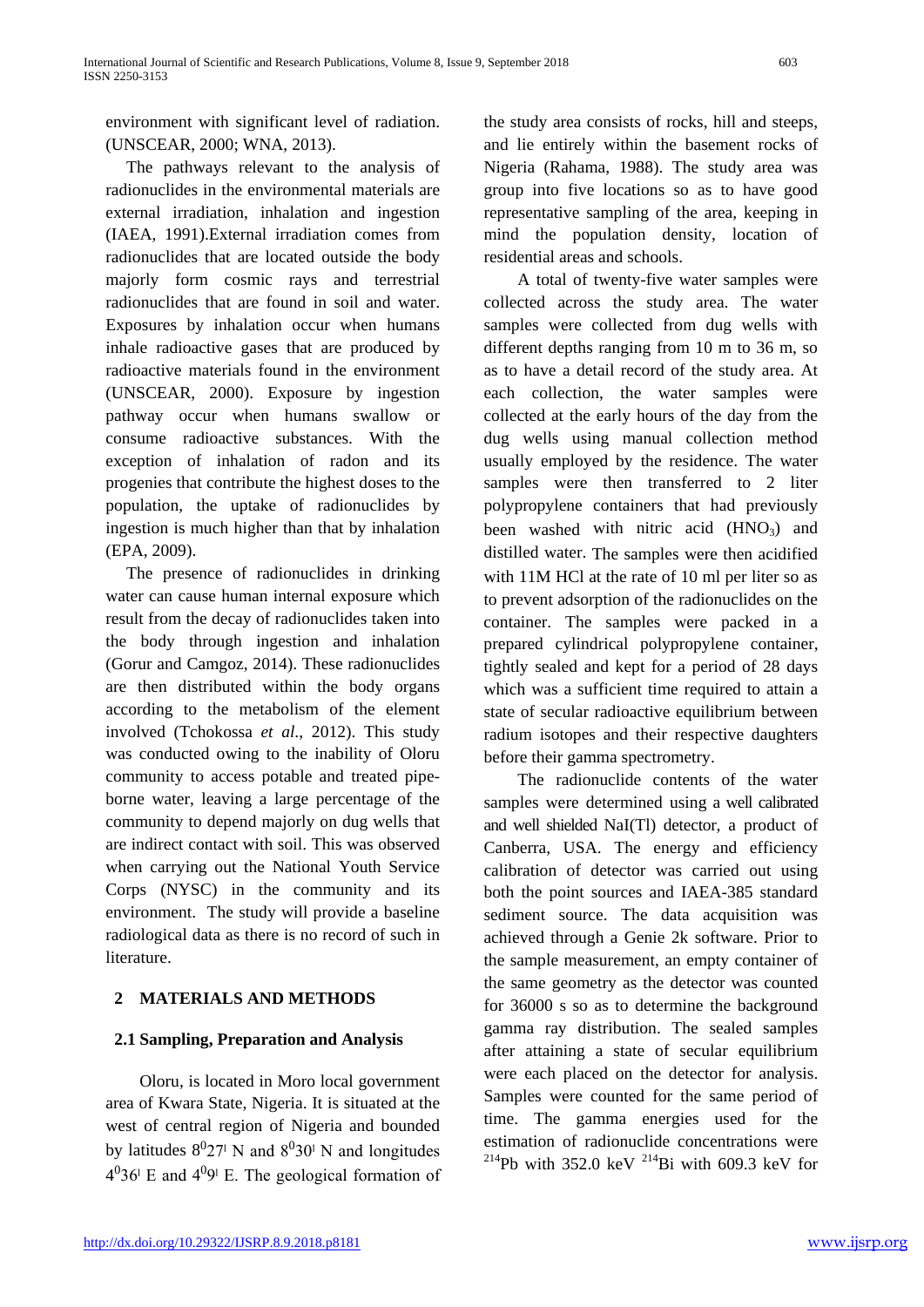<sup>238</sup>U, <sup>208</sup>Tl with 583.2 keV and <sup>228</sup>Ac with 911.1 keV for  $^{232}$ Th and  $^{40}$ K at 1460.8 keV. The samples activity concentrations A  $(Bqkg^{-1})$ were determined using Equation1:

$$
A = \frac{c_{net}}{P_Y \times \varepsilon \times \nu \times t} \tag{1}
$$

Where  $C_{net}$  is the net peak area, P $\gamma$  is the absolute gamma ray emission probability, ε is the full energy peak efficiency of the detector, t is the counting time, and v is sample volume.

The Minimum Detectable Activity (MDA) for each radionuclide was determined using Equation 2. This is the smallest concentration of radioactivity in a sample that can be detected to a statistical degree level at 95% (Currie, 1968).

$$
MDA = \frac{2.71 + 4.66(\sigma)}{p_{\gamma \times \epsilon \times t \times \nu}}
$$
 (2)

Where  $\sigma$  is the standard deviation of the background collected during time t over the energy range of interest,  $Pγ$ , ε, v and t remain as earlier define.

#### **2.2 Estimation of Radiological Parameters**

The annual effective dose equivalent (AEDE) resulting from the ingestion of the radionuclides in the water sample was estimated using Equation 3:

$$
AEDE (mSvy^{-1}) = \sum_{i}^{n} (A_i \times W_i \times D_c)
$$
 (3)

Where  $A_i$  is the activity concentration (Bql<sup>-1</sup>) of each of the radionuclide detected in the water,  $W_i(1/y)$  is the annual water intake and  $D_c$  $(mSvBq^{-1})$  is the dose conversion factor for the particular radionuclide. For this study, different age ranges were considered with the consumption rates. Thedoseconversionfactorsfortheradionuclidesdet ectedinthewatersamples, the annual water intake according to the different age groups were obtained from ICRP (2012).

The excess lifetime cancer risk (ELCR) quantifies the probability of developing cancer over a lifetime at a given exposure level from the ingestion of radionuclides. This was

determined using Equation 4:

$$
ELCR = AEDE \times D_l \times R_f \tag{4}
$$

Where AEDE is in  $Bql^{-1}$ ,  $D_l$  is the average duration of life (70 y), and  $R_f$  is the risk factor  $(0.05 \text{ Sv}^{-1})$  obtain from ICRP (1990).

#### **3 RESULTS AND DISCUSSION**

The radionuclide concentrations for the water samples analyzed are as presented in Table 1. The results show that the radionuclides detected in the water samples belong to the natural terrestrial radionuclides headed by  $^{238}$ U,  $^{232}$ Th series and the singly-occurring radionuclide  ${}^{40}$ K. It was observed that 14 samples had concentrations below detection limit (BDL) for <sup>238</sup>U, 6 samples for <sup>232</sup>Th and 2 samples for <sup>40</sup>K respectively. The values obtained range from 2.85  $\pm$  0.79 Bql<sup>-1</sup> to 25.80  $\pm$  4.62 Bql<sup>-1</sup> with a mean value of  $11.08 \pm 2.61$  Bql<sup>-1</sup> for 238U, from  $0.57 \pm 0.06$  Bql<sup>-1</sup> to  $7.11 \pm 0.66$  Bql<sup>-1</sup> with a mean value of  $3.69 \pm 0.34$  Bql<sup>-1</sup> for <sup>232</sup>Th and from  $1.45 \pm 0.14$  Bql<sup>-1</sup> to  $31.93 \pm 2.42$  Bql<sup>-1</sup> with a mean of value  $12.49 \pm 1.05$  Bql<sup>-1</sup> for <sup>40</sup>K respectively. The mean activity concentrations obtained for the radionuclides detected are found to be above than the recommended values of 1.0  $BqI^{-1}$ , 0.1  $BqI^{-1}$  and 10.0  $BqI^{-1}$  for <sup>238</sup>U,<sup>232</sup>Th and <sup>40</sup>Krespectively, as the permissible level for drinking water (WHO, 2011). These higher concentrations may be attributed to the direct contact of water with the soil, since the dug wells are not ringed. Therefore, solubility of the soil may have resulted to the higher concentration.

The results obtained for AEDE due to ingestion of radionuclides in the water samples across categories of age are as presented in Table 2. The values of AEDE obtained for the water samples in this work indicate that some of the values are in agreement with the values obtained by Nwankwo (2012) and Nwankwo, (2013) in Kwara State, and these samples values are also in agreement with the results obtained by Ononugbo *et al.,* (2013).

Figure 1 shows the bar chart of the variation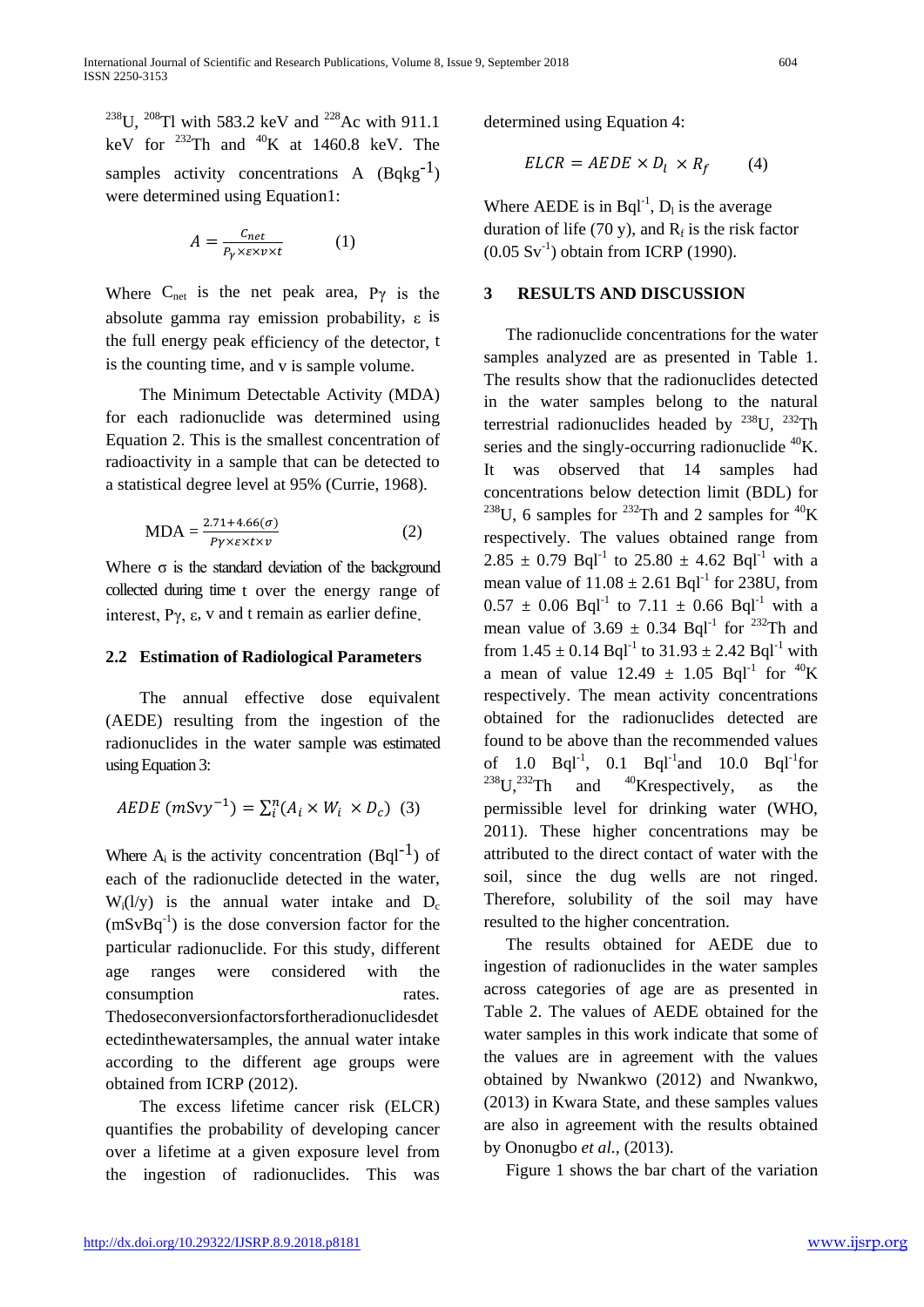of the mean AEDE obtained in the water samples. The chart indicates that children within the range of  $0 - 1$  years old are more vulnerable to radiological effect due to their weak immune system and rapid cell growth as the mean AEDE obtained for the age range exceeded 1 mSvy<sup>-1</sup> recommended by ICRP (1990). The ELCR due to the ingestion of radionuclides across categories of age in the water samples is presented in Table 3. The values of ELCR obtained are found to be higher than the mean value of  $10^{-4}$  (EPA, 2012) and in agreement with the results obtained by Ononugbo *et al.,* (2013). The radiological implication of the higher activity concentrations, AEDE and ECLR obtained for the water sampled may poses a significant health hazards to the community populace that rely on these sampled water for survival when the decay products of the radionuclides  $^{238}$ U and  $^{232}$ Th are ingested.

# **4 CONCLUSION**

This study has further assessed the radionuclide contents in water of Oloru community in Kwara State. A previous report on the determination of radionuclide contents in soil of the same area show that the radionuclides detected occurred with regularity in the soil samples and belongs to the natural radionuclide headed by  $^{238}$ U,  $235$ <sup>Th</sup> and the singly occurring 40K (Akinloye *et al.,* 2018). This was attributed to the direct contact of the water by radionuclides from the soil. The contribution of the radionuclides activity concentrations to the AEDE are higher than the tolerable level of0.1  $mSvy^{-1}$  and 1 mSvy<sup>-1</sup>to the general public for prolonged exposure as recommended by WHO and ICRP for drinking water. Likewise, the contribution of AEDE to ELCR obtained in this report were higher than there commended mean value and this implies that there is the possibility that an individual consuming these water to develop cancer in the future. Therefore, it is imperative the water sources in the study area be given adequate treatment before consumption so as to prevent any adverse health effects.

## **References**

- 1. Akinloye, M. K., (2008). Radioactivity in LAUTECH Water Supplies, Nigeria. *Nigerian Journal of Physics*, 20(1); 29-37.
- 2. Akinloye M. K., Isola G. A, and Ayanlola P. S. (2018); Determination and Evaluation of Radionuclide Contents in the Soil of Oloru, Kwara State, Nigeria; *International Journal of Scientific and Research Publications (IJSRP)* 8(8) (ISSN: 2250-3153), DOI: [http://dx.doi.org/10.29322/IJSRP.8.8.20](http://dx.doi.org/10.29322/IJSRP.8.8.20%2018.p8081)  [18.p8081](http://dx.doi.org/10.29322/IJSRP.8.8.20%2018.p8081)
- 3. Currie L. A., (1968). Limits for Qualitative Detection and Quantitative Determination: Application to Radiochemistry, *Anal. Chem*. 40(3); 586-593.
- 4. Donald B. Aulenbach, (1968). *Water—Our Second Most Important Natural Resource*, 9 B.C.L.Rev.535,http://lawdigitalcommons.bc.ed u/bclr/vol9/iss3/2
- 5. Environmental Protection Agency, (2009). Understanding Radiation http[s://ww](http://www.epa.gov/radiation)w[.epa.gov/radiation](http://www.epa.gov/radiation)
- 6. Gorur, F. K., and Camqoz, H. (2014). Natural Radioactivity in various Water Samples and Radiation Dose Estimations in Bolu Province, Turkey. *Chemosphere* 112(2014); 134 -140.
- 7. International Atomic Energy Agency (1991). The International Chernobyl Project: Technical Report on Assessment of Radiological Consequences and Evaluation of Protective Measures, Report by an International Advisory Committee. ISBN 92-0-129191-4
- 8. International Commission on Radiological Protection, (1990). Recommendations of the International Commission on Radiological Protection, Publication 60. Ann ICRP 21(1- 3). 1 -201.
- 9. International Commission on Radiological Protection, (2012). Compendium of Dose Coefficients Based on ICRP Publication 60. ICRP Publication 119. Ann. ICRP 41.
- 10. NwankwoL.I.,(2012).StudyofNaturalRadioa ctivityofGroundwaterinSango-Ilorin,Nigeria. *Journal of Physical Science and Application* 2(8);289-295.
- 11. Nwankwo,L.I.,(2013).Determination of Natural Radioactivity of Ground water in Tanke-Ilorin,Nigeria. *West Africa Journal of Applied Ecology* 21(1);289-295.
- 12. Ononugbo, C. P., Avwiri, G. O. And Egieya, J. M., (2013). Evaluation of Natural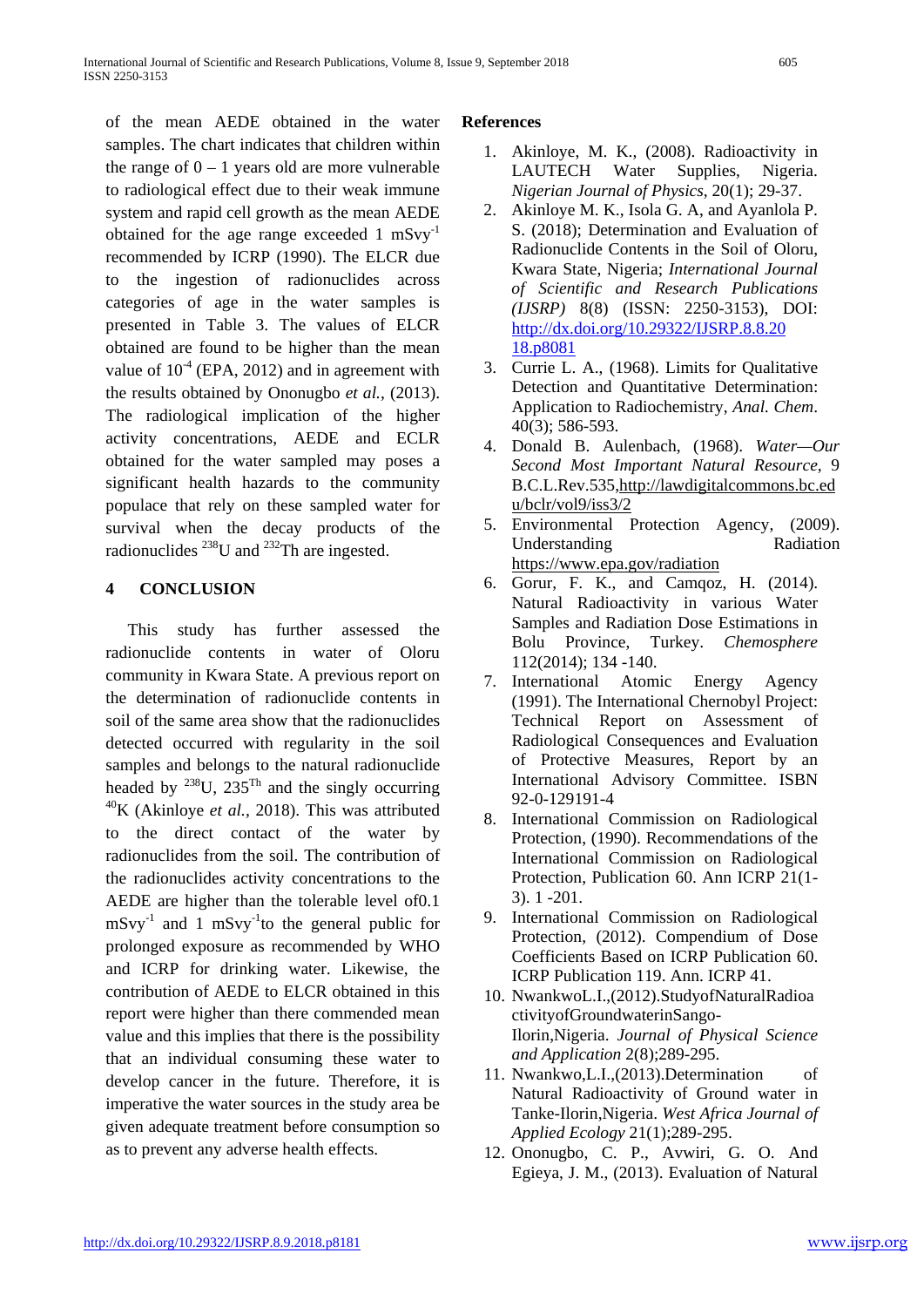Radionuclide Content in Surface and Ground Water and Excess Lifetime Cancer Risk due to Gamma Radioactivity. *Academic Research International*, 4(6); 636 – 647.

- 13. Rahaman M. A., (1988). Recent advances in the study of the basement complex of Nigeria, Obafemi Awolowo University, Ile-Ife, Nigeria. In: Geological Survey of Nigeria Publication, Kaduna. 11 – 143.
- 14. Tchokossa, P., Olomo, J. O., and Balogun, F. A., (2011). Assessment of Radionuclide Concentrations and Absorbed Dose from Consumption of Community Water Supplies

in Oil and Gas Producing Areas in Delta State, Nigeria. *World Journal of Nuclear Science and Technology*, 1(3); 77 - 86.

- 15. United Nations Scientific Committee on the effects of Atomic Radiation (2000). Report of UNSCEAR to the general assembly, United Nations, New York, USA.
- 16. World Health Organisation, (2011) Guidelines for Drinking-water Quality, Fourth edition; 203 -230
- 17. World Nuclear Association, (2013). Radiation and Health. [\(http://www.worldnuclear.org/information](http://www.worldnuclear.org/information-library/safety-and-security/radiation-and%20health.aspx)[library/safety-and-security/radiation-and](http://www.worldnuclear.org/information-library/safety-and-security/radiation-and%20health.aspx)  [health.aspx](http://www.worldnuclear.org/information-library/safety-and-security/radiation-and%20health.aspx)

| <b>Sample Code</b>         | 238 <sub>U</sub> | $232$ Th        | $40\mathrm{K}$   |
|----------------------------|------------------|-----------------|------------------|
|                            | $(Bql^{-1})$     | $(Bq1^{-})$     | $(Bq1^{-1})$     |
| $\mathbf{W}_1$             | <b>BDL</b>       | $2.84 \pm 0.27$ | $31.93 \pm 2.42$ |
| $\mathbf{W}_2$             | <b>BDL</b>       | $4.01 \pm 0.35$ | $24.63 \pm 2.17$ |
| $\mathbf{W}_3$             | $10.80 \pm 2.85$ | $3.44 \pm 0.32$ | $12.71 \pm 1.09$ |
| $\mathbf{W}_4$             | <b>BDL</b>       | <b>BDL</b>      | $12.93 \pm 1.13$ |
| $\mathbf{W}_5$             | $5.85 \pm 1.42$  | <b>BDL</b>      | <b>BDL</b>       |
| $\mathbf{W}_6$             | $8.67 \pm 3.05$  | <b>BDL</b>      | $22.85 \pm 1.90$ |
| $\mathbf{W}_{7}$           | <b>BDL</b>       | $4.44 \pm 0.39$ | $3.73 \pm 0.32$  |
| $\bf W_8$                  | <b>BDL</b>       | <b>BDL</b>      | $1.45 \pm 0.14$  |
| W <sub>9</sub>             | $2.85 \pm 0.79$  | $4.44 \pm 0.41$ | $18.95 \pm 1.55$ |
| $\mathbf{W}_{\mathbf{10}}$ | <b>BDL</b>       | $4.88 \pm 0.46$ | $13.49 \pm 1.21$ |
| $W_{11}$                   | <b>BDL</b>       | $5.24 \pm 0.49$ | $6.79 \pm 0.61$  |
| $\mathbf{W}_{12}$          | <b>BDL</b>       | $5.68 \pm 0.52$ | $3.51 \pm 0.32$  |
| $W_{13}$                   | $5.40 \pm 1.09$  | $3.44 \pm 0.34$ | $8.47 \pm 0.70$  |
| $\mathbf{W}_{14}$          | $16.20 \pm 3.99$ | $5.24 \pm 0.47$ | $2.84 \pm 0.25$  |
| $W_{15}$                   | BDL.             | $2.80 \pm 0.26$ | $15.49 \pm 1.30$ |
| $\mathbf{W}_{16}$          | $6.75 \pm 1.53$  | $2.04 \pm 0.19$ | $8.64 \pm 0.86$  |
| $\mathbf{W}_{17}$          | $22.50 \pm 5.24$ | $0.80 \pm 0.07$ | $10.75 \pm 0.92$ |
| $\mathbf{W}_{18}$          | $25.80 \pm 4.62$ | $6.38 \pm 0.56$ | <b>BDL</b>       |
| $\mathbf{W}_{19}$          | <b>BDL</b>       | $2.47 \pm 0.23$ | $1.73 \pm 0.15$  |
| $\mathbf{W}_{\mathbf{20}}$ | $6.90 \pm 1.50$  | <b>BDL</b>      | $29.09 \pm 2.24$ |
| $\mathbf{W}_{21}$          | <b>BDL</b>       | <b>BDL</b>      | $5.13 \pm 0.43$  |
| $\mathbf{W}_{22}$          | $10.20 \pm 2.59$ | $0.57 \pm 0.06$ | $15.38 \pm 1.27$ |
| $\mathbf{W}_{23}$          | <b>BDL</b>       | $7.11 \pm 0.66$ | $19.89 \pm 1.55$ |
| $\mathbf{W}_{24}$          | <b>BDL</b>       | $0.80 \pm 0.08$ | $14.15 \pm 1.29$ |
| $\mathbf{W}_{25}$          | <b>BDL</b>       | $3.41 \pm 0.33$ | $2.79 \pm 0.25$  |
| Range                      | $2.85 \pm 0.79$  | $0.57 \pm 0.06$ | $1.45 \pm 0.14$  |
|                            | $25.80 \pm 4.62$ | $7.11 \pm 0.66$ | $31.93 \pm 2.42$ |
| Mean                       | $11.08 \pm 2.61$ | $3.69 \pm 0.34$ | $12.49 \pm 1.05$ |

**Table 1**: Radionuclide concentrations in the water sample

MDA for the radionuclides:  $0.068$  Bql<sup>-1</sup> for <sup>238</sup>U,  $0.047$  Bql<sup>-1</sup> for <sup>232</sup>Th Bql<sup>-1</sup> and  $0.17$  Bql<sup>-1</sup> for <sup>40</sup>K respectively.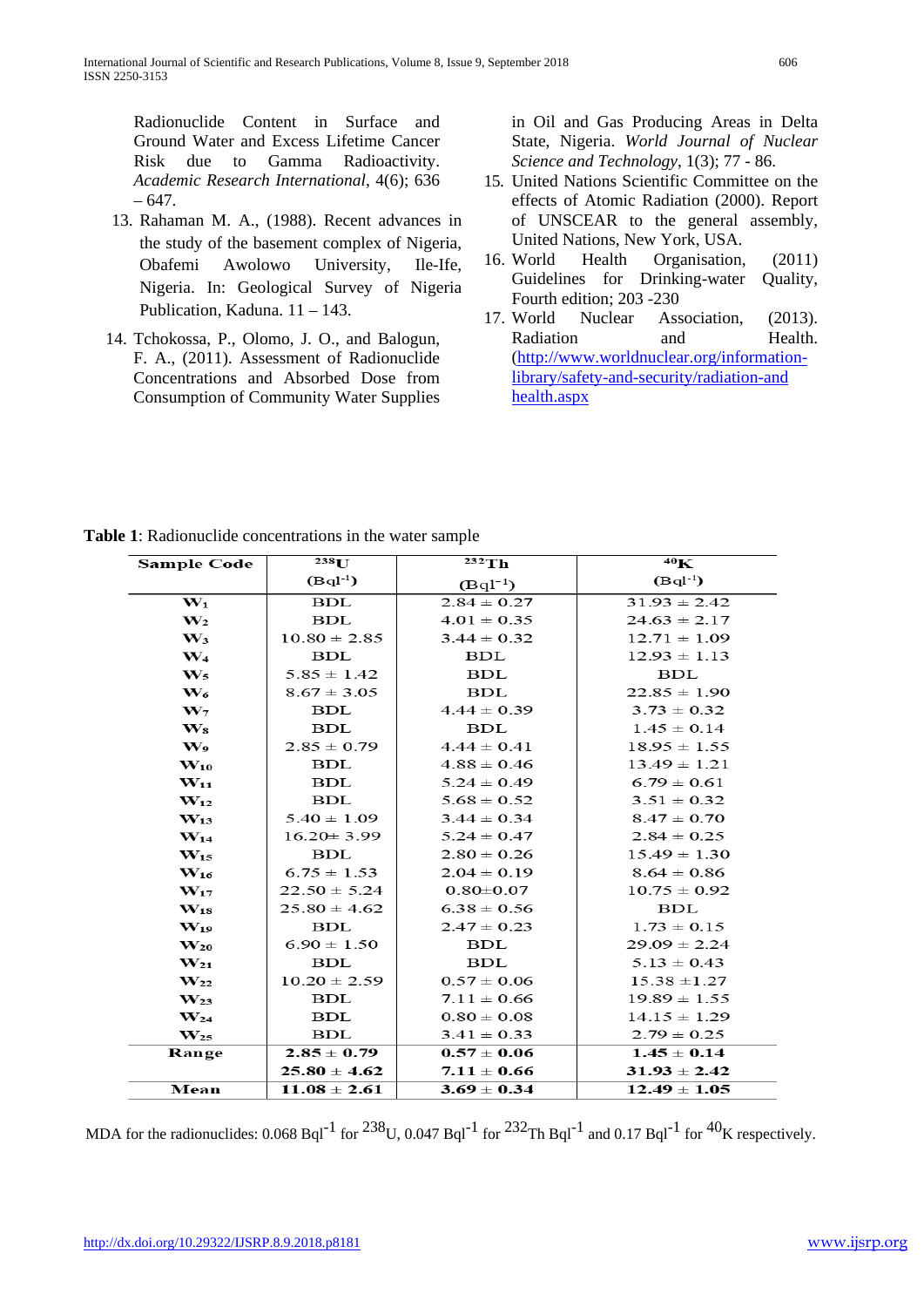| <b>Sample</b>     | Annual Effective Dose Equivalent (mSvy <sup>-1</sup> ) |                 |                 |                 |                 |                 |  |
|-------------------|--------------------------------------------------------|-----------------|-----------------|-----------------|-----------------|-----------------|--|
| Code              | $0 - 1 y$                                              | $1 - 2y$        | $2 - 7y$        | $7 - 12y$       | $12 - 17y$      | >17 y           |  |
| $W_1$             | $1.24 \pm 0.11$                                        | $0.68 \pm 0.04$ | $0.50 \pm 0.04$ | $0.43 \pm 0.04$ | $0.57 \pm 0.05$ | $0.62 \pm 0.06$ |  |
| W <sub>2</sub>    | $1.54 \pm 0.14$                                        | $0.39 \pm 0.04$ | $0.58 \pm 0.05$ | $0.52 \pm 0.05$ | $0.71 \pm 0.06$ | $0.79 \pm 0.07$ |  |
| $\mathbf{W}_3$    | $1.54 \pm 0.19$                                        | $1.51 \pm 0.36$ | $0.70 \pm 0.11$ | $0.66 \pm 0.11$ | $1.01 \pm 0.17$ | $0.99 \pm 0.15$ |  |
| $\mathbf{W}_4$    | $0.14 \pm 0.01$                                        | $0.14 \pm 0.01$ | $0.08 \pm 0.01$ | $0.06 \pm 0.01$ | $0.06 \pm 0.01$ | $0.06 \pm 0.01$ |  |
| $W_5$             | $0.16 \pm 0.04$                                        | $0.69 \pm 0.17$ | $0.14 \pm 0.03$ | $0.14 \pm 0.03$ | $0.24 \pm 0.06$ | $0.19 \pm 0.05$ |  |
| $\mathbf{W}_6$    | $0.48 \pm 0.11$                                        | $1.26 \pm 0.38$ | $0.35 \pm 0.09$ | $0.31 \pm 0.08$ | $0.45 \pm 0.13$ | $0.20 \pm 0.29$ |  |
| $W_7$             | $1.46 \pm 0.13$                                        | $0.18 \pm 0.02$ | $0.49 \pm 0.04$ | $0.48 \pm 0.04$ | $0.68 \pm 0.06$ | $0.76 \pm 0.07$ |  |
| $\bf W_8$         | $0.02 \pm 0.00$                                        | $0.02 \pm 0.00$ | $0.01 \pm 0.00$ | $0.01 \pm 0.00$ | $0.01 \pm 0.00$ | $0.01 \pm 0.00$ |  |
| W <sub>9</sub>    | $1.70 \pm 0.17$                                        | $0.68 \pm 0.12$ | $0.65 \pm 0.07$ | $0.61\pm0.07$   | $0.87 \pm 0.09$ | $0.93 \pm 0.10$ |  |
| $W_{10}$          | $1.70 \pm 0.16$                                        | $0.30 \pm 0.03$ | $0.60 \pm 0.06$ | $0.56 \pm 0.05$ | $0.79 \pm 0.08$ | $0.88 \pm 0.08$ |  |
| $\rm W_{11}$      | $1.75 \pm 0.16$                                        | $0.24 \pm 0.02$ | $0.59 \pm 0.06$ | $0.56 \pm 0.05$ | $0.82 \pm 0.08$ | $0.91 \pm 0.09$ |  |
| $W_{12}$          | $1.85 \pm 0.17$                                        | $0.22 \pm 0.02$ | $0.62 \pm 0.06$ | $0.59 \pm 0.05$ | $0.87 \pm 0.08$ | $0.97 \pm 0.09$ |  |
| $W_{13}$          | $1.34 \pm 0.15$                                        | $0.83 \pm 0.15$ | $0.54 \pm 0.06$ | $0.52 \pm 0.06$ | $0.77 \pm 0.10$ | $0.79 \pm 0.10$ |  |
| $\bf W_{14}$      | $2.16 \pm 0.27$                                        | $2.09 \pm 0.48$ | $0.96 \pm 0.15$ | $0.93 \pm 0.14$ | $1.45 \pm 0.23$ | $1.43 \pm 0.21$ |  |
| $\rm W_{15}$      | $1.06 \pm 0.10$                                        | $0.26 \pm 0.02$ | $0.39 \pm 0.04$ | $0.34 \pm 0.03$ | $0.49 \pm 0.05$ | $0.54 \pm 0.05$ |  |
| $W_{16}$          | $0.93 \pm 0.11$                                        | $0.95 \pm 0.19$ | $0.43 \pm 0.06$ | $0.41 \pm 0.06$ | $0.62 \pm 0.09$ | $0.60 \pm 0.09$ |  |
| $\mathbf{W_{17}}$ | $1.00\pm0.18$                                          | $2.78 \pm 0.63$ | $0.69 \pm 0.14$ | $0.67 \pm 0.14$ | $1.07 \pm 0.23$ | $0.92 \pm 0.19$ |  |
| $\mathbf{W_{18}}$ | $2.76 \pm 0.32$                                        | $3.22 \pm 0.56$ | $1.29 \pm 0.17$ | $1.26 \pm 0.17$ | $1.99 \pm 0.27$ | $1.92 \pm 0.25$ |  |
| $W_{19}$          | $0.81 \pm 0.08$                                        | $0.10 \pm 0.01$ | $0.27 \pm 0.03$ | $0.26 \pm 0.02$ | $0.38 \pm 0.04$ | $0.42 \pm 0.04$ |  |
| $\rm{W_{20}}$     | $0.50 \pm 0.07$                                        | $1.13 \pm 0.20$ | $0.35 \pm 0.05$ | $0.30 \pm 0.05$ | $0.41 \pm 0.07$ | $0.36 \pm 0.06$ |  |
| $\rm{W_{21}}$     | $0.05 \pm 0.01$                                        | $0.06 \pm 0.01$ | $0.03 \pm 0.00$ | $0.02 \pm 0.00$ | $0.02 \pm 0.00$ | $0.02 \pm 0.00$ |  |
| $W_{22}$          | $0.63 \pm 0.11$                                        | $1.34 \pm 0.32$ | $0.40 \pm 0.07$ | $0.37 \pm 0.07$ | $0.57\pm0.12$   | $0.50 \pm 0.10$ |  |
| $W_{23}$          | $2.48 \pm 0.22$                                        | $0.44 \pm 0.04$ | $0.87 \pm 0.08$ | $0.81 \pm 0.07$ | $1.16 \pm 0.11$ | $1.28 \pm 0.12$ |  |
| $\rm{W_{24}}$     | $0.40 \pm 0.04$                                        | $0.18 \pm 0.02$ | $0.17 \pm 0.02$ | $0.15 \pm 0.01$ | $0.19 \pm 0.02$ | $0.20 \pm 0.02$ |  |
| $W_{25}$          | $1.12 \pm 0.11$                                        | $0.13 \pm 0.01$ | $0.38 \pm 0.04$ | $0.36 \pm 0.04$ | $0.52 \pm 0.05$ | $0.59 \pm 0.06$ |  |
| Range             | $0.02 \pm 0.00$                                        | $0.02 \pm 0.00$ | $0.01 \pm 0.00$ | $0.01 \pm 0.00$ | $0.01 \pm 0.00$ | $0.01 \pm 0.00$ |  |
|                   | $2.76 \pm 0.32$                                        | $3.22 \pm 0.56$ | $1.29 \pm 0.17$ | $1.26 \pm 0.17$ | $1.99 \pm 0.27$ | $1.92 \pm 0.25$ |  |
| Mean              | $1.15 \pm 0.13$                                        | $0.79 \pm 0.15$ | $0.48 \pm 0.06$ | $0.45 \pm 0.06$ | $0.67 \pm 0.09$ | $0.68 \pm 0.07$ |  |

**Table 2**: Annual effective dose equivalent for the water samples across specified age ranges.